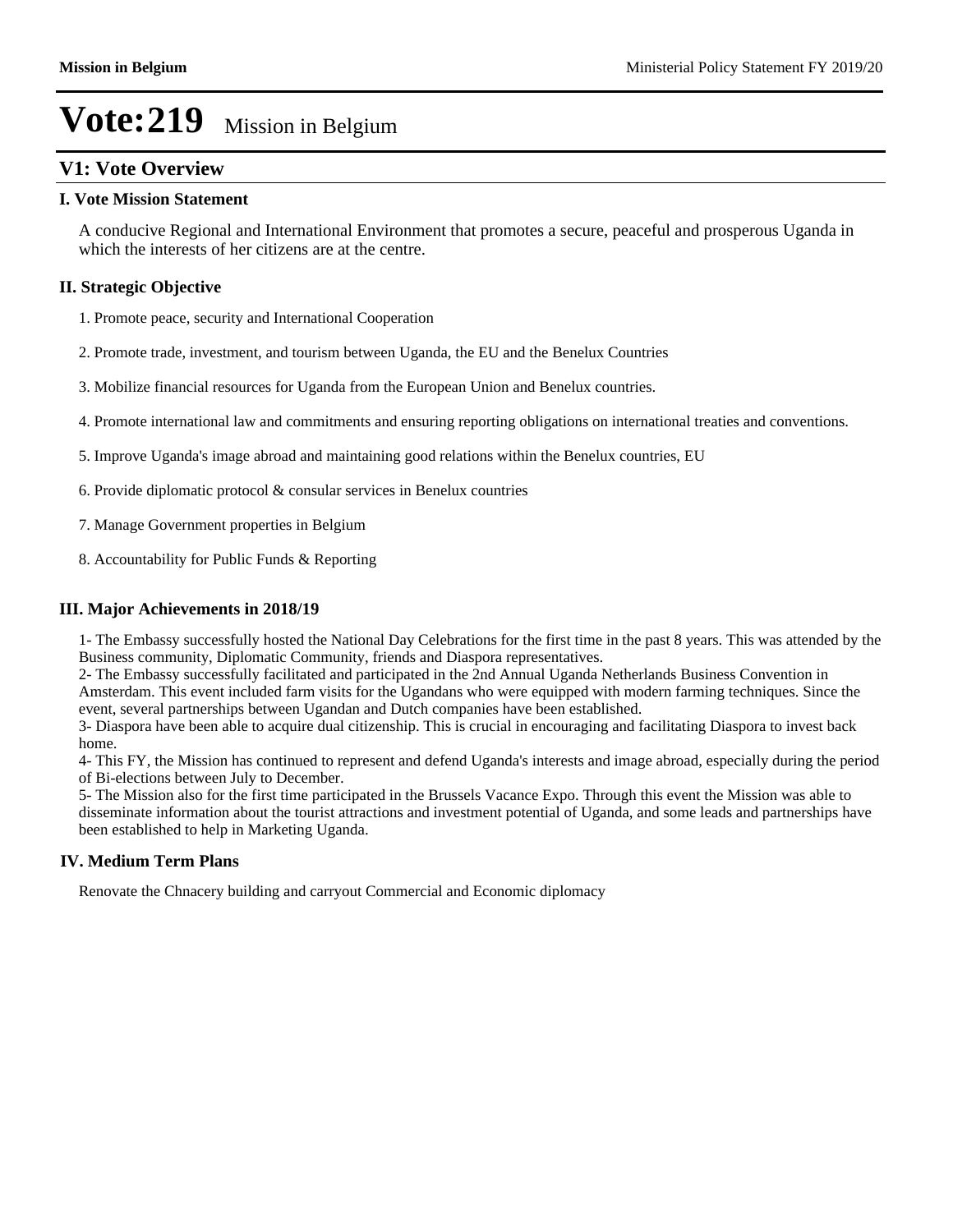### **V. Summary of Past Performance and Medium Term Budget Allocations**

**Table 5.1: Overview of Vote Expenditures (UShs Billion)**

|                                                      |                     |                    | 2018/19       |                                           |         | <b>MTEF Budget Projections</b> |         |         |         |
|------------------------------------------------------|---------------------|--------------------|---------------|-------------------------------------------|---------|--------------------------------|---------|---------|---------|
|                                                      |                     | 2017/18<br>Outturn | <b>Budget</b> | <b>Approved Expenditure</b><br>by End Dec | 2019/20 | 2020/21                        | 2021/22 | 2022/23 | 2023/24 |
| Recurrent                                            | Wage                | 0.954              | 0.965         | 0.490                                     | 1.099   | 1.099                          | 1.099   | 1.099   | 1.099   |
|                                                      | Non Wage            | 3.866              | 3.867         | 1.842                                     | 4.415   | 4.415                          | 4.415   | 4.415   | 4.415   |
| Devt.                                                | GoU                 | 0.200              | 7.189         | 0.000                                     | 4.900   | 4.900                          | 4.900   | 4.900   | 4.900   |
|                                                      | Ext. Fin.           | 0.000              | 0.000         | 0.000                                     | 0.000   | 0.000                          | 0.000   | 0.000   | 0.000   |
|                                                      | <b>GoU</b> Total    | 5.020              | 12.021        | 2.332                                     | 10.414  | 10.414                         | 10.414  | 10.414  | 10.414  |
| <b>Total GoU+Ext Fin (MTEF)</b>                      |                     | 5.020              | 12.021        | 2.332                                     | 10.414  | 10.414                         | 10.414  | 10.414  | 10.414  |
|                                                      | Arrears             | 0.000              | 0.000         | 0.000                                     | 0.000   | 0.000                          | 0.000   | 0.000   | 0.000   |
|                                                      | <b>Total Budget</b> | 5.020              | 12.021        | 2.332                                     | 10.414  | 10.414                         | 10.414  | 10.414  | 10.414  |
|                                                      | <b>A.I.A Total</b>  | N/A                | N/A           | N/A                                       | N/A     | N/A                            | N/A     | N/A     | N/A     |
| <b>Grand Total</b>                                   |                     | 5.020              | 12.021        | 2.332                                     | 10.414  | 10.414                         | 10.414  | 10.414  | 10.414  |
| <b>Total Vote Budget</b><br><b>Excluding Arrears</b> |                     | 5.020              | 12.021        | 2.332                                     | 10.414  | 10.414                         | 10.414  | 10.414  | 10.414  |

### **VI. Budget By Economic Clasification**

**Table V6.1 2018/19 and 2019/20 Budget Allocations by Item**

|                                        |        | 2018/19 Approved Budget |       |              |        | 2019/20 Draft Estimates |              |
|----------------------------------------|--------|-------------------------|-------|--------------|--------|-------------------------|--------------|
| Billion Uganda Shillings               | GoU    | Ext. Fin                | AIA   | <b>Total</b> | GoU    | Ext. Fin                | <b>Total</b> |
| <b>Output Class: Outputs Provided</b>  | 4.832  | 0.000                   | 0.000 | 4.832        | 5.514  | 0.000                   | 5.514        |
| 211 Wages and Salaries                 | 2.663  | 0.000                   | 0.000 | 2.663        | 2.885  | 0.000                   | 2.885        |
| 212 Social Contributions               | 0.220  | 0.000                   | 0.000 | 0.220        | 0.308  | 0.000                   | 0.308        |
| 213 Other Employee Costs               | 0.185  | 0.000                   | 0.000 | 0.185        | 0.200  | 0.000                   | 0.200        |
| 221 General Expenses                   | 0.264  | 0.000                   | 0.000 | 0.264        | 0.440  | 0.000                   | 0.440        |
| 222 Communications                     | 0.095  | 0.000                   | 0.000 | 0.095        | 0.090  | 0.000                   | 0.090        |
| 223 Utility and Property Expenses      | 0.969  | 0.000                   | 0.000 | 0.969        | 1.143  | 0.000                   | 1.143        |
| 226 Insurances and Licenses            | 0.020  | 0.000                   | 0.000 | 0.020        | 0.020  | 0.000                   | 0.020        |
| 227 Travel and Transport               | 0.325  | 0.000                   | 0.000 | 0.325        | 0.339  | 0.000                   | 0.339        |
| 228 Maintenance                        | 0.087  | 0.000                   | 0.000 | 0.087        | 0.086  | 0.000                   | 0.086        |
| 282 Miscellaneous Other Expenses       | 0.004  | 0.000                   | 0.000 | 0.004        | 0.004  | 0.000                   | 0.004        |
| <b>Output Class: Capital Purchases</b> | 7.189  | 0.000                   | 0.000 | 7.189        | 4.900  | 0.000                   | 4.900        |
| <b>312 FIXED ASSETS</b>                | 7.189  | 0.000                   | 0.000 | 7.189        | 4.900  | 0.000                   | 4.900        |
| <b>Grand Total:</b>                    | 12.021 | 0.000                   | 0.000 | 12.021       | 10.414 | 0.000                   | 10.414       |
| <b>Total excluding Arrears</b>         | 12.021 | 0.000                   | 0.000 | 12.021       | 10.414 | 0.000                   | 10.414       |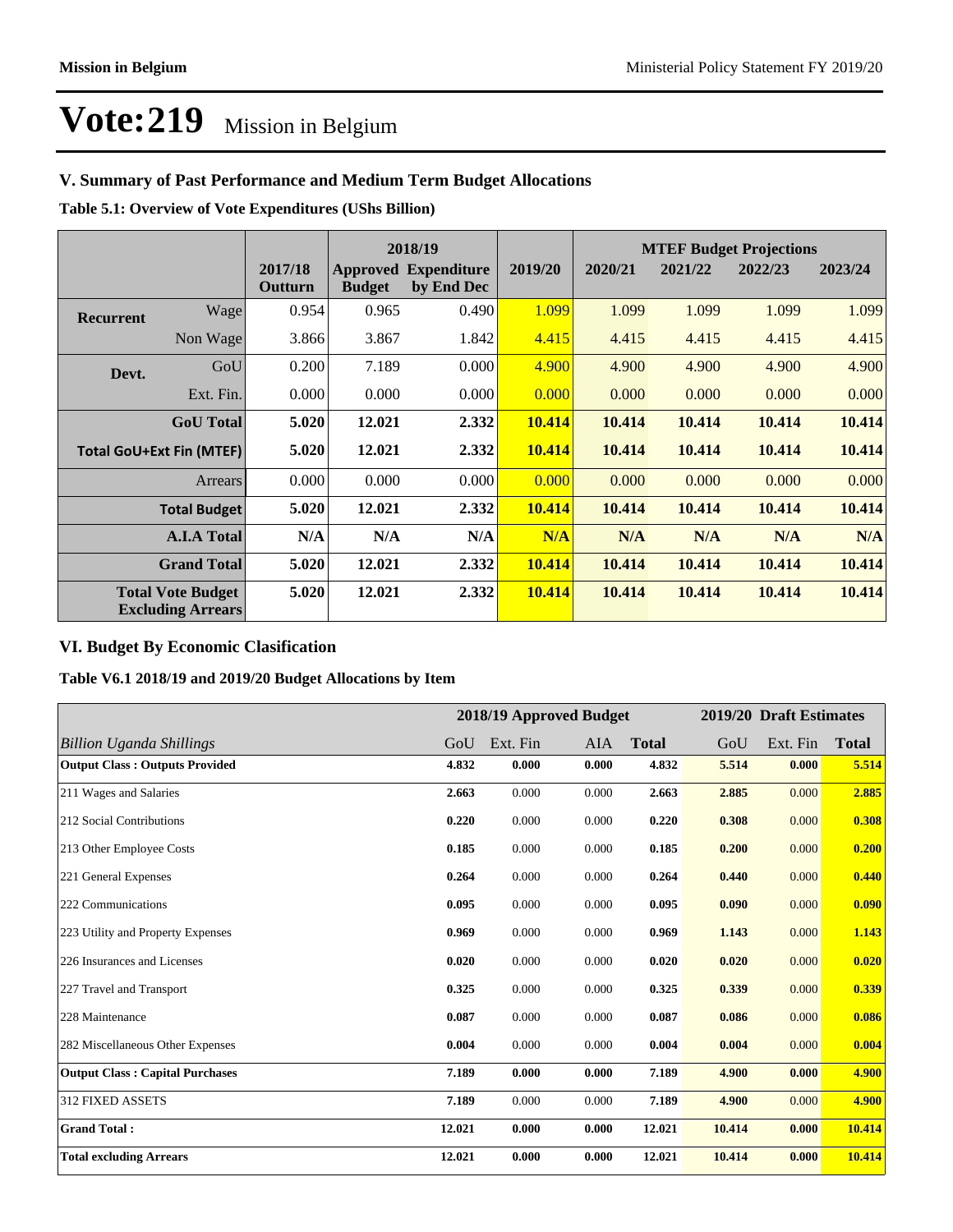#### **VII. Budget By Programme And Subprogramme**

#### **Table V7.1: Past Expenditure Outturns and Medium Term Projections by Programme and SubProgramme**

| Billion Uganda shillings              | FY 2018/19                          |                           |                                   |                                             | <b>Medium Term Projections</b> |         |         |         |
|---------------------------------------|-------------------------------------|---------------------------|-----------------------------------|---------------------------------------------|--------------------------------|---------|---------|---------|
|                                       | <b>FY 2017/18</b><br><b>Outturn</b> | Approved<br><b>Budget</b> | <b>Spent By</b><br><b>End Dec</b> | 2019-20<br><b>Proposed</b><br><b>Budget</b> | 2020-21                        | 2021-22 | 2022-23 | 2023-24 |
| <b>52 Overseas Mission Services</b>   | 5.020                               | 12.021                    | 2.332                             | 10.414                                      | 10.414                         | 10.414  | 10.414  | 10.414  |
| 01 Headquarters Brussels              | 4.820                               | 4.832                     | 2.332                             | 5.514                                       | 5.514                          | 5.514   | 5.514   | 5.514   |
| 0975 Strengthening Mission in Belgium | 0.200                               | 7.189                     | 0.000                             | 4.900                                       | 4.900                          | 4.900   | 4.900   | 4.900   |
| <b>Total for the Vote</b>             | 5.020                               | 12.021                    | 2.332                             | 10.414                                      | 10.414                         | 10.414  | 10.414  | 10.414  |
| <b>Total Excluding Arrears</b>        | 5.020                               | 12.021                    | 2.332                             | 10.414                                      | 10.414                         | 10.414  | 10.414  | 10.414  |

#### **VIII. Programme Performance and Medium Term Plans**

#### **Table V8.1: Programme Outcome and Outcome Indicators ( Only applicable for FY 2019/20)**

| <b>Programme:</b>                                                                                                      | 52 Overseas Mission Services                                                                                                                                                                                                                                                                                                                                                                                                                                                                                                                                     |                 |                  |                            |                   |            |
|------------------------------------------------------------------------------------------------------------------------|------------------------------------------------------------------------------------------------------------------------------------------------------------------------------------------------------------------------------------------------------------------------------------------------------------------------------------------------------------------------------------------------------------------------------------------------------------------------------------------------------------------------------------------------------------------|-----------------|------------------|----------------------------|-------------------|------------|
| <b>Programme Objective</b>                                                                                             | 1. Promote Regional and International Peace and Security.<br>2. Promote Uganda's Commercial and Economic Diplomacy (Exports, Inward Direct Foreign<br>Investments, Tourism and Technology Transfer).<br>3. Promote International Law and Commitments and Report on International Treaties and Conventions.<br>4. Provide Diplomatic, Protocol and Consular Services.<br>5. Mobilize and empower Ugandan Diaspora for national development.<br>6. Promote Uganda's Public Diplomacy and enhance her image.<br>7. Strengthen Institutional Capacity of the Mission |                 |                  |                            |                   |            |
| <b>Responsible Officer:</b>                                                                                            | DENIS A. MANANA                                                                                                                                                                                                                                                                                                                                                                                                                                                                                                                                                  |                 |                  |                            |                   |            |
| <b>Programme Outcome:</b> Enhanced national security development, the country's image abroad and wellbeing of Ugandans |                                                                                                                                                                                                                                                                                                                                                                                                                                                                                                                                                                  |                 |                  |                            |                   |            |
|                                                                                                                        | Sector Outcomes contributed to by the Programme Outcome                                                                                                                                                                                                                                                                                                                                                                                                                                                                                                          |                 |                  |                            |                   |            |
| 1. Improved regional and International Relations                                                                       |                                                                                                                                                                                                                                                                                                                                                                                                                                                                                                                                                                  |                 |                  |                            |                   |            |
|                                                                                                                        |                                                                                                                                                                                                                                                                                                                                                                                                                                                                                                                                                                  |                 |                  | <b>Performance Targets</b> |                   |            |
| <b>Outcome Indicators</b>                                                                                              |                                                                                                                                                                                                                                                                                                                                                                                                                                                                                                                                                                  |                 |                  | 2019/20                    | 2020/21           | 2021/22    |
|                                                                                                                        |                                                                                                                                                                                                                                                                                                                                                                                                                                                                                                                                                                  | <b>Baseline</b> | <b>Base year</b> | <b>Target</b>              | <b>Projection</b> | Projection |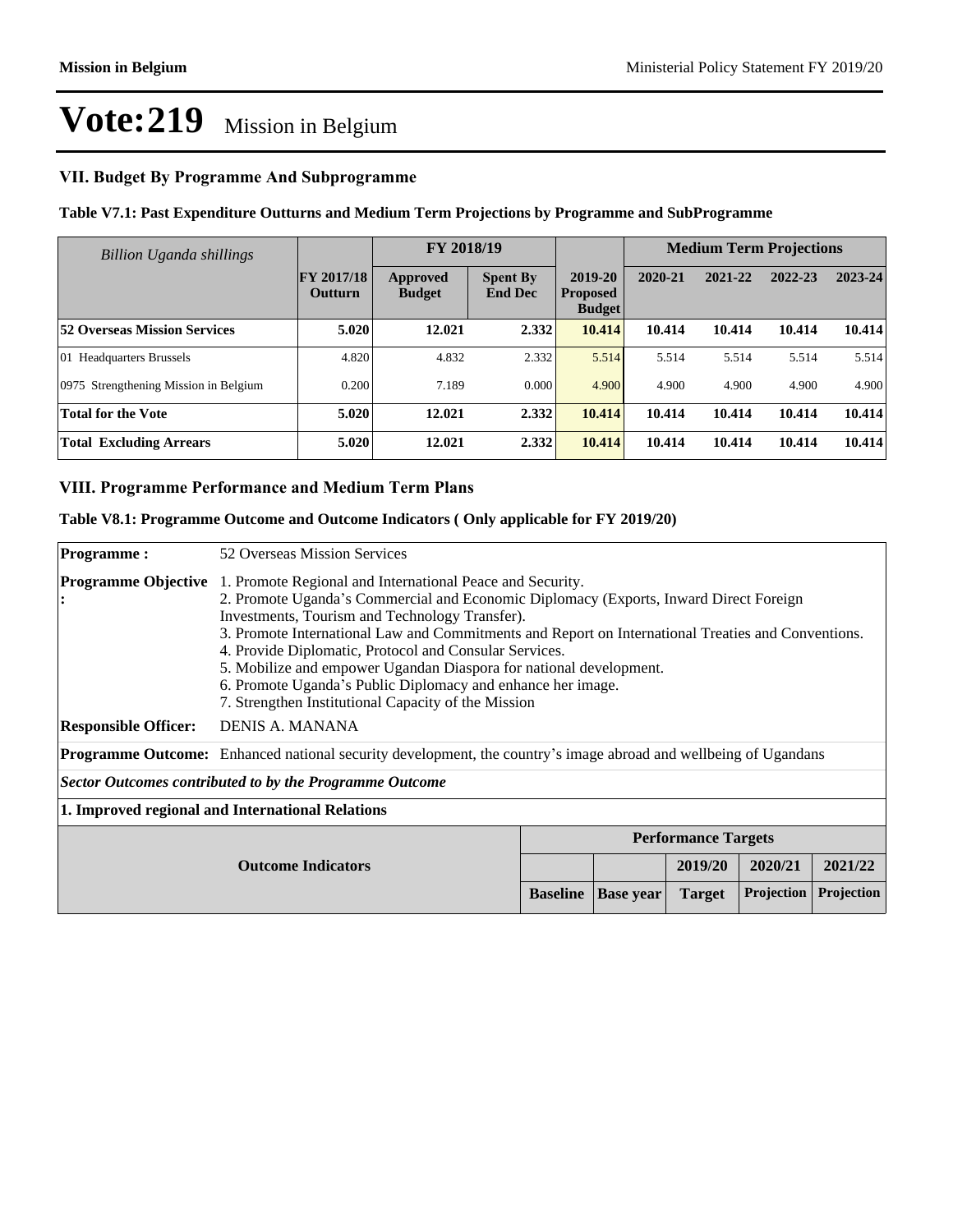| • Percentage change of foreign exchange inflows                   | 5%             | 5%           | 5%  |
|-------------------------------------------------------------------|----------------|--------------|-----|
| • Number of cooperation frameworks negotiated, and concluded      | $\overline{2}$ | 2            |     |
| • Rating of Uganda's image abroad                                 | $\overline{8}$ | 8            | 10  |
| <b>SubProgramme: 01 Headquarters Brussels</b>                     |                |              |     |
| <b>Output: 01 Cooperation frameworks</b>                          |                |              |     |
| No. of Multilateral cooperation frameworks negotiated or signed   |                | $\mathbf{2}$ | 2   |
| No. of Bilateral cooperation frameworks negotiated or signed.     |                | 1            | 1   |
| <b>Output: 02 Consulars services</b>                              |                |              |     |
| No. of official visits facilitated                                | <b>10</b>      | 12           | 10  |
| Number of Visas issued to foreigners travelling to Uganda.        | 1,000          | 800          | 700 |
| Output: 04 Promotion of trade, tourism, education, and investment |                |              |     |
| No. of foreign Tourism promotion engagements.                     | 3              | 5            | 5   |
| No. of scholarships secured.                                      | <b>200</b>     | 250          | 300 |
| No. of export markets accessed.                                   |                | $\mathbf{2}$ | 3   |

#### **IX. Major Capital Investments And Changes In Resource Allocation**

#### **Table 9.1: Major Capital Investment (Capital Purchases outputs over 0.5Billion)**

| <b>FY 2018/19</b>                                                                       | <b>FY 2019/20</b> |                                                                                                                                                                     |                                                                                                                                                                                                                                           |  |  |
|-----------------------------------------------------------------------------------------|-------------------|---------------------------------------------------------------------------------------------------------------------------------------------------------------------|-------------------------------------------------------------------------------------------------------------------------------------------------------------------------------------------------------------------------------------------|--|--|
| <b>Appr. Budget and Planned Outputs</b>                                                 |                   | <b>Expenditures and Achievements by</b><br>end Dec                                                                                                                  | <b>Proposed Budget and Planned</b><br><b>Outputs</b>                                                                                                                                                                                      |  |  |
| Vote 219 Mission in Belgium                                                             |                   |                                                                                                                                                                     |                                                                                                                                                                                                                                           |  |  |
| <b>Program: 16 52 Overseas Mission Services</b>                                         |                   |                                                                                                                                                                     |                                                                                                                                                                                                                                           |  |  |
| Development Project: 0975 Strengthening Mission in Belgium                              |                   |                                                                                                                                                                     |                                                                                                                                                                                                                                           |  |  |
| <b>Output: 16 52 72 Government Buildings and Administrative Infrastructure</b>          |                   |                                                                                                                                                                     |                                                                                                                                                                                                                                           |  |  |
| The procurement process has been done and a suitable<br>contractor has been identified. |                   | Procurement of the Consultant was completed<br>pending approval from the SG and after which<br>the contract with the consultant will be signed<br>in Q3 thereafter. | 1- Commencement and Completion phase 1 and<br>part phase 2 of the renovation works.<br>2- At-least 48 site visits to monitor and assess the<br>progress of the works<br>3- Facilitate the Property Management Team from<br><b>Kampala</b> |  |  |
| <b>Total Output Cost(Ushs Thousand)</b>                                                 | 7,188,995         | $\mathbf 0$                                                                                                                                                         | 4,900,000                                                                                                                                                                                                                                 |  |  |
| Gou Dev't:                                                                              | 7,188,995         |                                                                                                                                                                     | 4,900,000                                                                                                                                                                                                                                 |  |  |
| Ext Fin:                                                                                | $\theta$          | $\Omega$                                                                                                                                                            |                                                                                                                                                                                                                                           |  |  |
| A.I.A:                                                                                  | $\theta$          | $\Omega$                                                                                                                                                            |                                                                                                                                                                                                                                           |  |  |

### **X. Vote Challenges and Plans To Improve Performance**

#### **Vote Challenges**

The major challenges are Loss on poundage due to the depreciating shilling against the Euro and lack of funding for Commercial and Economic diplomacy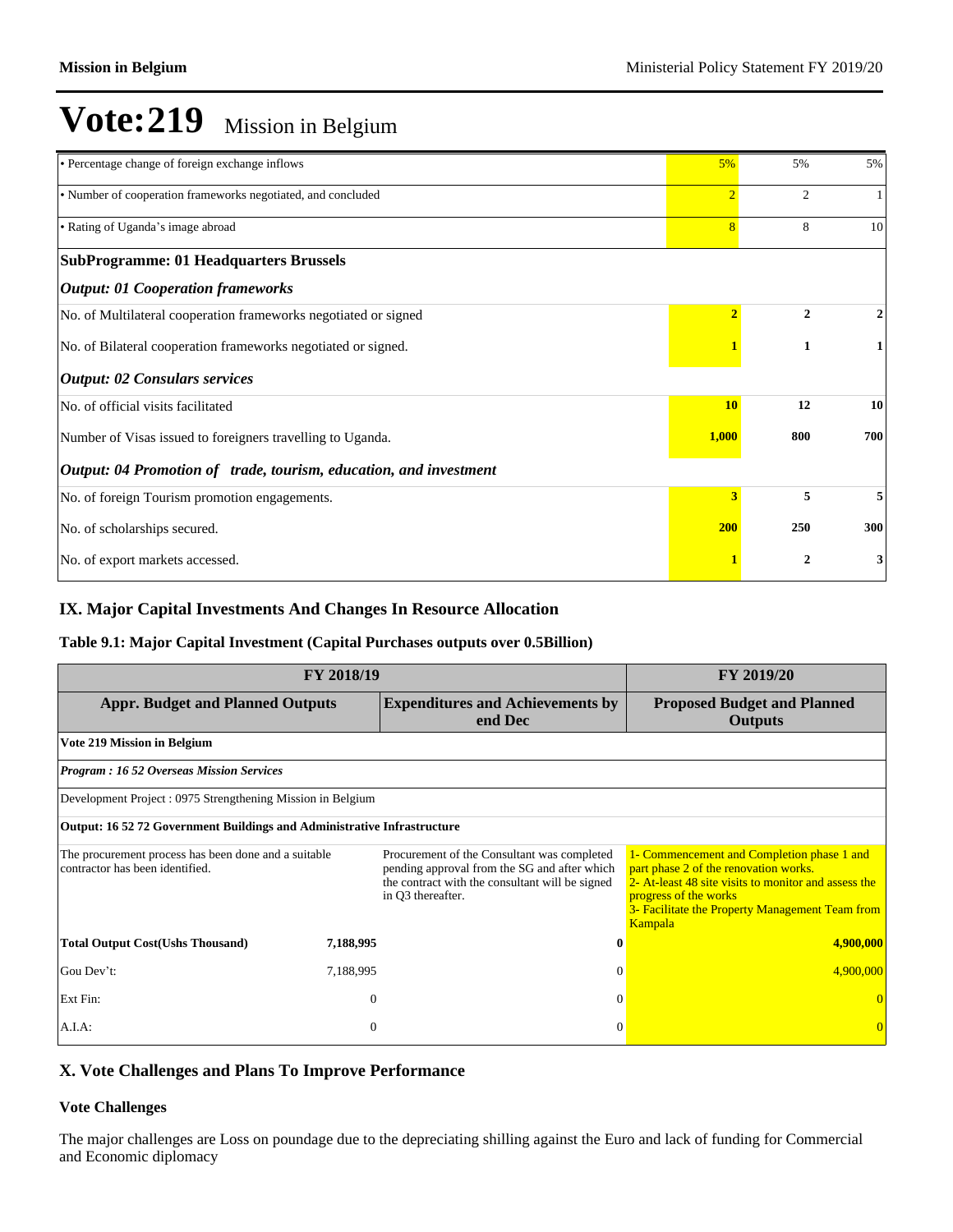#### **Plans to improve Vote Performance**

The Mission has drafted a strategic plan (yet to be approved by NPA) for the medium term running up to 2020, This will guide in better allocation of resources to priority areas and strategizes on ways to funds other activities that have not been covered

#### **XI Off Budget Support**

#### **Table 11.1 Off-Budget Support by Sub-Programme**

N/A

#### **XII. Vote Cross Cutting Policy And Other Budgetary Issues**

#### **Table 12.1: Cross- Cutting Policy Issues**

**Issue Type: HIV/AIDS**

| Objective:                          | Provide Health care to staff in the mission, Lobby for scholarships and support for the health care<br>system.                                           |
|-------------------------------------|----------------------------------------------------------------------------------------------------------------------------------------------------------|
| <b>Issue of Concern:</b>            | Malnutrition in infants,<br>Stop the spread of HIV<br>Care for those already affected                                                                    |
| <b>Planned Interventions:</b>       | Ensure that all staff are healthy.<br>Lobby for funding to improve the health care services in Uganda.<br>Obtain scholarships in public health.          |
| <b>Budget Allocation (Billion):</b> | 0.050                                                                                                                                                    |
| <b>Performance Indicators:</b>      | 50 scholarships in health care related courses<br>10M Euros towards improving Uganda's health care services                                              |
| <b>Issue Type:</b>                  | <b>Gender</b>                                                                                                                                            |
| Objective:                          | International human rights                                                                                                                               |
| <b>Issue of Concern:</b>            | Gender Equality                                                                                                                                          |
| <b>Planned Interventions:</b>       | Seek for scholarships for the girl child and lobby for funds to cater for merginalised groups and<br>people who are affected by war and natural disaster |
| <b>Budget Allocation (Billion):</b> | 0.050                                                                                                                                                    |
| <b>Performance Indicators:</b>      | 20 scholarships and 10m Euros for Northern Uganda (people affected by the war) and Refugees in<br>Uganda                                                 |
| <b>Issue Type:</b>                  | <b>Enviroment</b>                                                                                                                                        |
| Objective:                          | Save the envoironment. Mitigate the effects of global warming, by using green energy and<br>renewable energy                                             |
| <b>Issue of Concern:</b>            | Global warming                                                                                                                                           |
| <b>Planned Interventions:</b>       | Following the international declarations to save the environment                                                                                         |
| <b>Budget Allocation (Billion):</b> | 0.100                                                                                                                                                    |
| <b>Performance Indicators:</b>      | Amount of funding lobbied for                                                                                                                            |

#### **XIII. Personnel Information**

#### **Table 13.1 Staff Establishment Analysis**